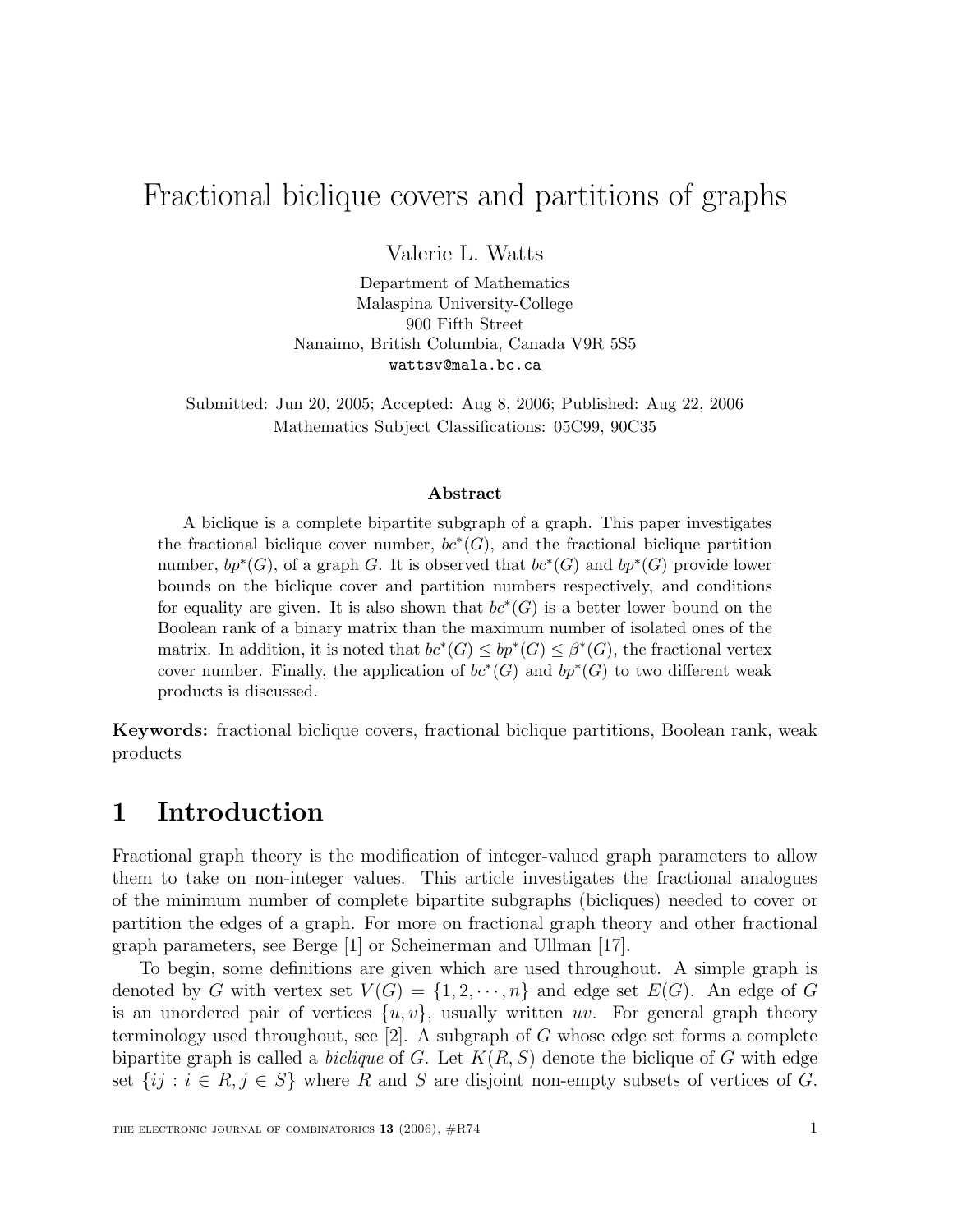The sets of vertices R and S are called the bipartition of  $K(R, S)$ . If  $|R| = r$  and  $|S| = s$ , then  $K(R, S)$  is said to be a  $K_{r,s}$ . A biclique  $K(R, S)$  is a *star* centered at vertex v if one of R or S contains only a single vertex v. The set of all bicliques of G is denoted  $\mathcal{B}(G)$ .

A biclique cover of a graph G is a collection B of bicliques  $K(X_i, Y_i)$ ,  $1 \leq i \leq k$ , of G whose edge sets cover the edge set of  $G$ . That is, each edge of  $G$  is in at least one of the bicliques in  $\mathcal{B}$ . The *biclique cover number*,  $bc(G)$ , of a graph G is the minimum number of bicliques in a biclique cover of G. A biclique partition of a graph G is a collection  $\mathcal B$ of bicliques  $K(X_i, Y_i)$ ,  $1 \leq i \leq k$ , of G whose edge sets partition the edge set of G. That is, each edge of G is in exactly one of the bicliques in  $\mathcal{B}$ . The *biclique partition number*,  $bp(G)$ , is the minimum number of bicliques in a biclique partition of G. For more on biclique covers and partitions, see [3, 8, 11, 14, 15, 16].

Sections 2 and 3 introduce the fractional biclique cover and partition numbers, respectively, via linear programs that assign weights to either the bicliques or the edges of a graph. It is observed that the fractional biclique cover (resp. partition) number is a lower bound on  $bc(G)$  (resp.  $bp(G)$ ). In addition, it is shown that the fractional biclique cover number is a better lower bound on Boolean rank than a well known lower bound given by Gregory and Pullman [10]. An example is given which shows that the fractional biclique cover number may be smaller than the fractional biclique partition number. It is well known that for any graph  $G, bc(G) \leq bp(G) \leq \beta(G)$ , the vertex cover number, and section 4 shows that the fractional analogues of these three numbers share the same relationship. Finally, section 5 discusses the application of the fractional biclique cover and partition numbers to weak product and weak bipartite product. In particular, it is observed that the fractional biclique cover number of a weak bipartite product of bipartite graphs equals the product of their fractional biclique cover numbers. A similar result is true for weak product.

### **2 Fractional Biclique Covers**

Another way to view a biclique cover is as a function  $w$  that assigns to each biclique B of G either 0 or 1 so that, for each edge  $e \in E(G)$ ,  $\sum w(B) \ge 1$  where the sum is taken over all bicliques that contain e. Then,  $bc(G)$  is the minimum of  $\sum_{B \in \mathcal{B}(G)} w(B)$ <br>over all biglious covers. Thus,  $bc(G)$  is the value of a (0, 1) integer program and its linear over all biclique covers. Thus,  $bc(G)$  is the value of a  $(0, 1)$ -integer program and its linear relaxation defines the fractional biclique cover number.

A fractional biclique cover is a function w that assigns to each biclique  $B$  of a graph G a number so that  $w(B) \geq 0$  and, for each edge  $e \in E(G)$ ,  $\sum w(B) \geq 1$  where the sum is taken over all bicliques that contain e. Note that every biclique cover is in fact a fractional biclique cover. To compare biclique covers and fractional biclique covers, consider the complete graph on four vertices,  $K_4$ , shown in Figure 1. A biclique cover of  $K_4$  is given by bicliques  $B_1 = K({1, 3}, {2, 4})$  and  $B_2 = K({1, 2}, {3, 4})$ . The function w associated with this cover assigns the values  $w(B_1) = w(B_2) = 1$  and 0 for all other bicliques of  $K_4$ . As observed above, w is also a fractional biclique cover. Now, consider the function  $w_1$  where  $w_1(K({1, 3}, {2, 4})) = w_1(K({1, 2}, {3, 4})) =$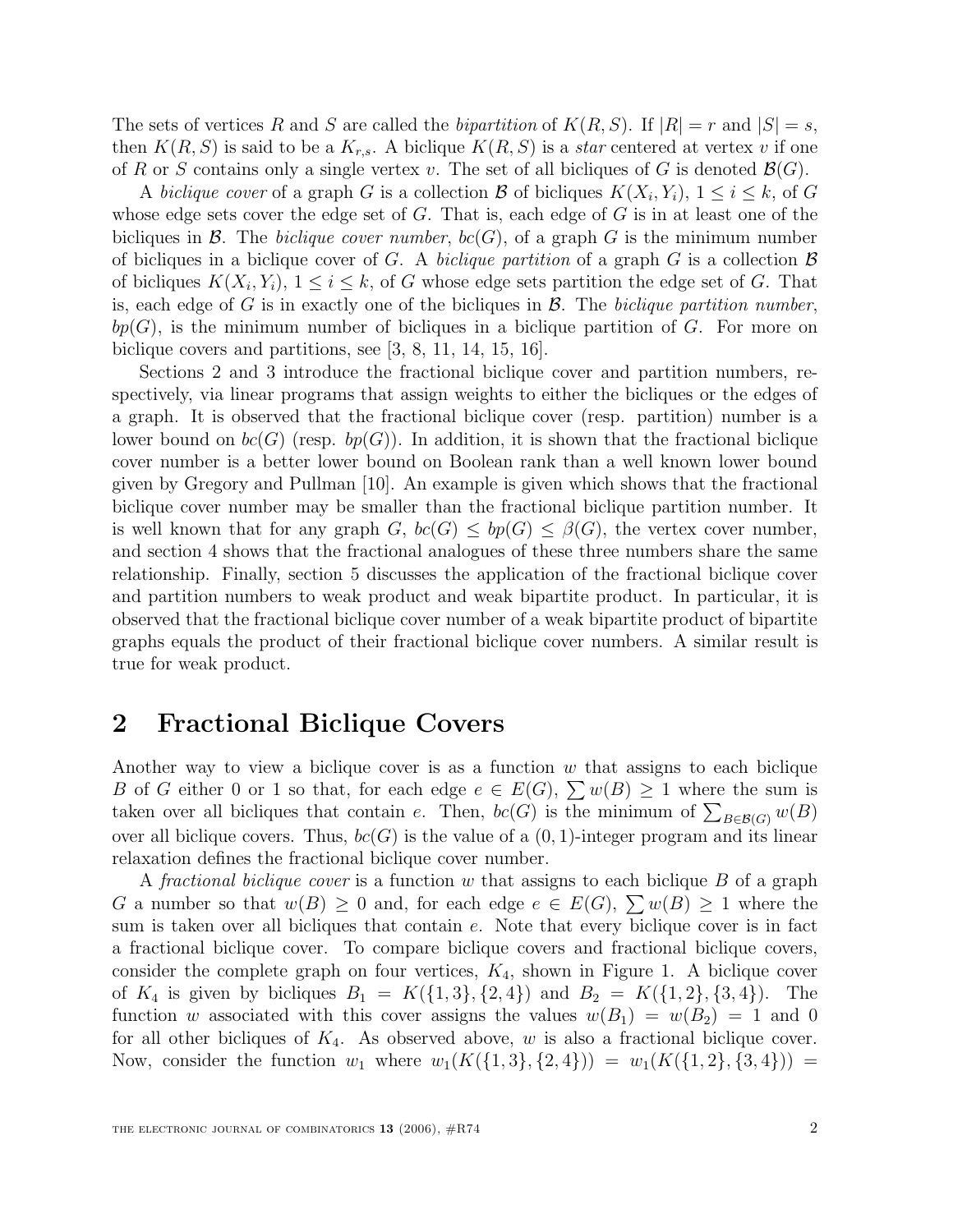$w_1(K(\{1,4\},\{2,3\})) = \frac{1}{2}$  and  $w_1(B) = 0$  for all other bicliques B of  $K_4$ . Note that  $w_1$  is a fractional biclique cover of  $K_4$  since each edge e of  $K_4$  is in exactly two of the bicliques  $K({1, 3}, {2, 4}), K({1, 2}, {3, 4}), K({1, 4}, {2, 3})$  and so  $\sum_{B: e \in B} w_1(B) \ge 1$ .



**Figure 1**

The *fractional biclique cover number*,  $bc^*(G)$ , is the infimum of  $\sum_{B \in \mathcal{B}(G)} w(B)$  over all tional biglique covers. That is  $bc^*(G)$  is the value of the linear program fractional biclique covers. That is,  $bc^*(G)$  is the value of the linear program

minimize 
$$
\sum_{B \in \mathcal{B}(G)} w(B)
$$
  
subject to  $\sum_{\{B: e \in B\}} w(B) \ge 1$  for each edge *e* of *G*  
 $w(B) \ge 0$  for each biclique *B* of *G* (1)

where each biclique B of G is assigned a weight  $w(B)$ . Since the value of the fractional biclique cover number is determined by a linear program,  $bc*(G)$  may also be found using the dual program. Thus,  $bc^*(G)$  is the value of the linear program

maximize 
$$
\sum_{e \in E(G)} v(e)
$$
  
subject to  $\sum_{e \in B} v(e) \le 1$  for each biclique *B* of *G*  
 $v(e) \ge 0$  for each edge *e* of *G* (2)

where each edge e of G is assigned a weight  $v(e)$ . Note that  $v(e) \leq 1$  since each edge is a biclique. For results regarding linear programming mentioned throughout, see Chvátal  $[4]$ .

An *automorphism* of G is a permutation of the vertices of G which maps edges to edges and non-edges to non-edges. Let Aut G denote the *automorphism group* of a graph  $G$ . The orbits of Aut G partition the edge set of G into equivalence classes. It is straightforward to check that if v is an optimal weighting of the edges of G in (2) with  $bc^*(G) = \sum_{e \in E(G)} v(e)$ and  $\hat{v}(e) = \frac{1}{|\text{Aut }G|} \sum_{\sigma \in \text{Aut }G} v(\sigma(e))$  then  $\hat{v}(e)$  also satisfies the constraints of (2) and  $h^{*}(G) = \sum_{\sigma \in \text{Aut }G} \hat{v}(e)$ . Thus, in finding  $h^{*}(G)$  wing (2) adopt in the same orbit of  $bc^*(G) = \sum_{e \in E(G)} \hat{v}(e)$ . Thus, in finding  $bc^*(G)$  using (2), edges in the same orbit of  $\Delta$ ut G may be assumed to have the same weight. In particular, if G is edge-transitive Aut  $G$  may be assumed to have the same weight. In particular, if  $G$  is edge-transitive (that is, if for each pair of edges e and f of G there exists  $\sigma \in \text{Aut } G$  with  $\sigma(e) = f$ ) then each edge of G may be assumed to have the same weight. Consequently,  $bc^*(G) = \frac{|E(G)|}{ab}$ where  $K_{a,b}$  is the largest biclique of an edge-transitive graph G in terms of the number of edges. For the proofs of these statements, see Watts [10] edges. For the proofs of these statements, see Watts [19].

The cycle  $C_n$  on *n* vertices is an edge-transitive graph and for  $n \neq 4$  its largest biclique is a  $K_{1,2}$ . Thus,  $bc^*(C_n) = \frac{n}{2}$  for  $n \neq 4$  and  $bc^*(C_4) = 1$ . Similarly, the complete graph  $K$  on n vertices is edge-transitive and its largest biclique is a  $K_{1,2}$ , Consequently  $K_n$  on *n* vertices is edge-transitive and its largest biclique is a  $K_{\lceil \frac{n}{2}\rceil, \lfloor \frac{n}{2}\rfloor}$ . Consequently,

$$
bc^*(K_n) = \begin{cases} \frac{2(n-1)}{n} & \text{if } n \text{ is even} \\ \frac{2n}{n+1} & \text{if } n \text{ is odd} \end{cases}
$$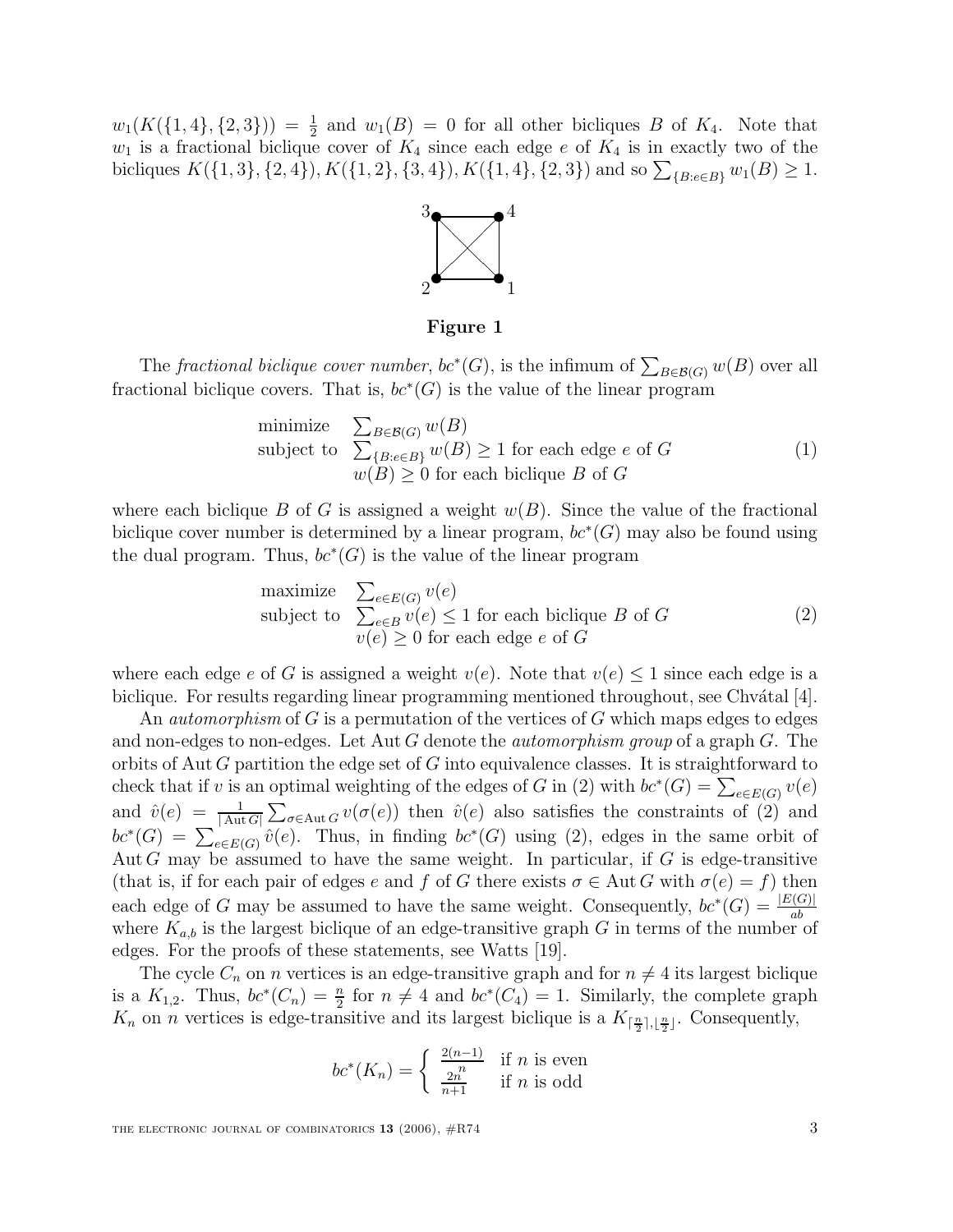Harary, Hsu and Miller [12] showed that  $bc(K_n) = \lceil \log_2 n \rceil$  and so as  $n \to \infty$ ,  $bc(K_n) \to \infty$ while  $bc^*(K_n) \to 2$ .

Consider the complement of the cycle on six vertices,  $C_6$ , shown in Figure 2 below. The orbits of Aut  $\overline{C}_6$  yield the following equivalence classes:  $A = \{13, 15, 24, 26, 35, 46\}$ and  $B = \{14, 25, 36\}$ . According to the statement given above, the edges in A may all receive the same weight,  $a$ , and the edges in  $B$  may all receive the same weight,  $b$ . It follows that the objective function of (2) for  $C_6$  is  $6a + 3b$  since there are six elements in A and three elements in B. The seven different stars centered at vertex 1 produce the following constraints:

| <b>Biclique</b>   | Constraint      |
|-------------------|-----------------|
| $K({1}, {3})$     | $a \leq 1$      |
| $K({1}, {4})$     | $b \leq 1$      |
| $K({1}, {5})$     | $a\leq 1$       |
| $K({1}, {3, 5})$  | $2a \leq 1$     |
| $K({1}, {3,4})$   | $a+b\leq 1$     |
| $K({1}, {4}, 5)$  | $a+b\leq 1$     |
| $K({1}, {3,4,5})$ | $2a + b \leq 1$ |
|                   |                 |

Similar constraints occur for the stars centered at each vertex  $i$ . The only other bicliques in  $\overline{C}_6$  are  $K_{2,2}$ 's, such as  $K(\lbrace 1,2\rbrace,\lbrace 4,5\rbrace)$ . Each  $K_{2,2}$  yields the same constraint:  $2a+2b\leq 1$ . Then from (2),  $bc^*(\overline{C}_6)$  is the value of the linear program

maximize 
$$
6a + 3b
$$
  
\nsubject to  $2a \le 1$   
\n $a + b \le 1$   
\n $2a + b \le 1$   
\n $2a + 2b \le 1$   
\n $a, b \le 1$ 

Since  $2a + b \le 1$ , it follows that  $6a + 3b \le 3$ . Taking  $a = \frac{1}{2}$  and  $b = 0$ , the maximum of 3 may be attained. Therefore,  $bc*(\overline{C_6})=3$ .



**Figure 2**

Theorem 2.1 shows that the fractional biclique cover number is a lower bound for the biclique cover number and conditions for equality are given. The proof of Theorem 2.1 first appeared in the thesis of the author [19].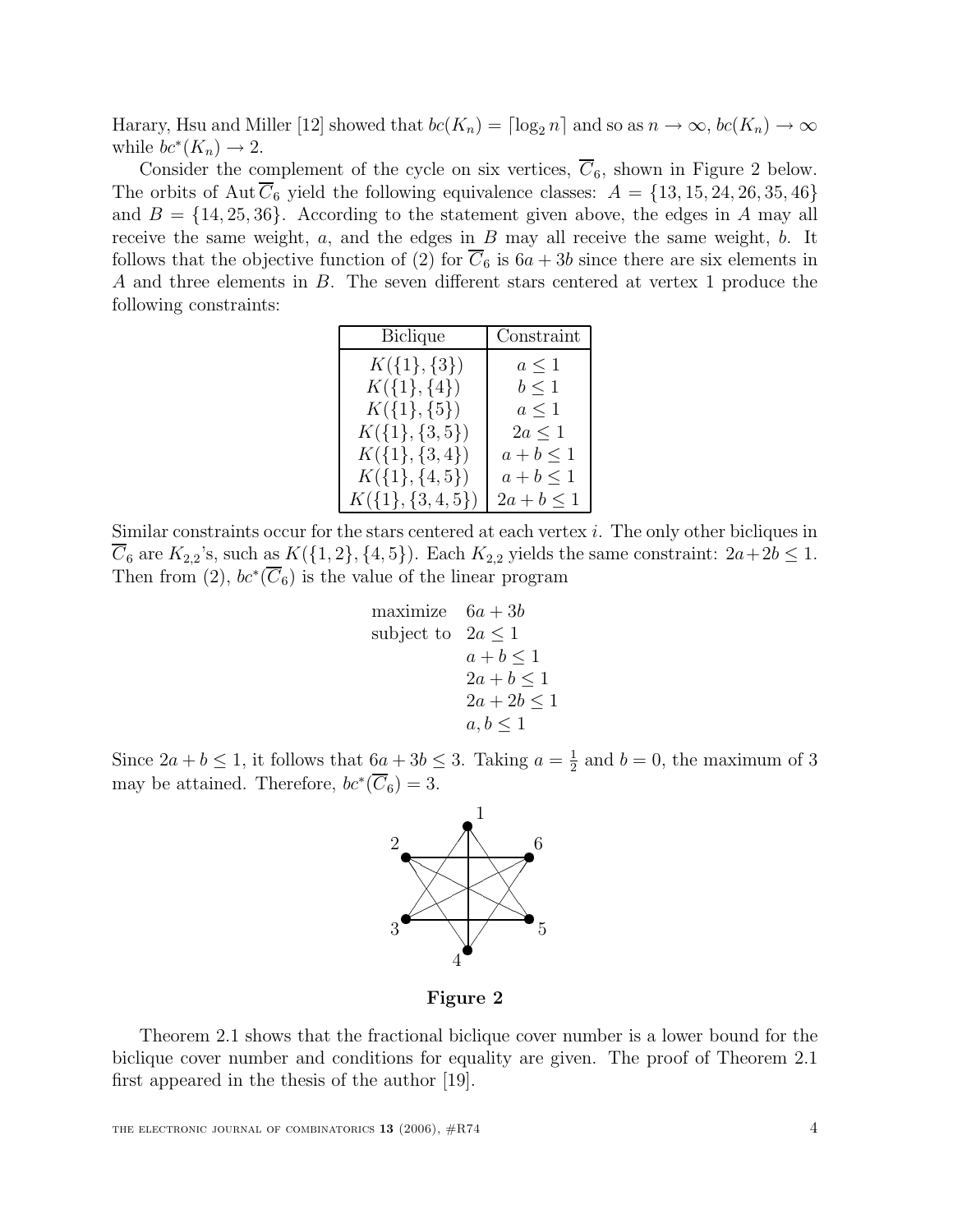**Theorem 2.1** For a graph G,  $bc^*(G) \leq bc(G)$  with equality holding if and only if for some (and every) minimum biclique cover  $\mathcal B$  and optimal weighting v of the edges of  $G$ for (2),  $\sum_{e \in B} v(e) = 1$  for all  $B \in \mathcal{B}$ ,  $\sum_{e \in B} v(e) \le 1$  for all bicliques B of G,  $v(e) = 0$ <br>for each edge e of G that is covered more than once by the bicliques of B and  $v(e) > 0$  for for each edge e of G that is covered more than once by the bicliques of B and  $v(e) \geq 0$  for each edge e of G.

**Proof.** Let B be a minimum biclique cover of G. Let v be an optimal weighting of the edges of G for (2) Then  $bc^*(G) - \sum_{y(e) \leq \sum_{y(e) \leq y(e)} y(e) \leq \sum_{y(e) \leq y(e)} y(e)$ edges of G for (2). Then  $bc^*(G) = \sum_{e \in E(G)} v(e) \leq \sum_{B \in \mathcal{B}} (\sum_{e \in B} v(e)) \leq \sum_{B \in \mathcal{B}} 1 = |\mathcal{B}| =$ <br> $bc(G)$  Thus  $bc^*(G) = bc(G)$  if and only if  $\sum_{e \in B} v(e) = 1$  for all  $B \subset \mathcal{B}$  and  $v(e) = 0$  for bc(G). Thus,  $bc^*(G) = bc(G)$  if and only if  $\sum_{e \in B} v(e) = 1$  for all  $B \in \mathcal{B}$  and  $v(e) = 0$  for each edge e of G which is covered more than once by the bicliques of  $\mathcal{B}$ .

The case of bipartite graphs is of special interest since  $bc^*(G)$  provides a lower bound on Boolean rank. The *Boolean rank*,  $r_B(A)$ , of an  $m \times n$  Boolean matrix A is the smallest integer k such that  $A = XY^T$  for some  $m \times k$  binary matrix X and  $n \times k$  binary matrix Y. If A is an  $m \times n$  (0, 1)-matrix and G is the bipartite graph with bipartite adjacency matrix A, then  $bc(G) = r_B(A)$ , an observation provided by Orlin [16]. Consequently,  $bc*(G)$  is the fractional analogue of  $r_B(A)$  and  $r_B(A) \geq bc*(G)$ . For more on Boolean rank, see [6, 7, 8, 10, 13, 15]

As in [10], a set of ones of a binary matrix A is isolated if no pair of ones are in an all-ones submatrix of A together. Let  $i(A)$  be the maximum number of ones in an isolated set of A. It follows that  $r_B(A) \geq i(A)$ . However, Theorem 2.2 below implies that  $bc^*(G) \geq i(A)$  where G is the bipartite graph with bipartite adjacency matrix A. Consequently, fractional Boolean rank is a better lower bound for  $r_B(A)$  than  $i(A)$ . For example, the  $5\times 5$  matrix  $\overline{I}_5$  with zeros down the main diagonal and ones everywhere else has  $r_B(\overline{I}_5) = 4$ ,  $r_B^*(\overline{I}_5) = \frac{10}{3}$  and  $i(\overline{I}_5) = 3$ .

**Theorem 2.2** For a bipartite graph  $G$ ,  $bc^*(G) \geq i(A)$ , where A is the bipartite adjacency matrix of G.

**Proof.** A set of isolated ones in A corresponds to a matching in G with the property that the subgraph induced by the matching is  $K_{2,2}$ -free. This implies that the edges of the matching cannot be in any biclique together. Let  $M$  be the matching corresponding to a maximum isolated set of A. Define a weighting v on the edges of  $G$  as follows:

$$
v(e) = \begin{cases} 1 & \text{if } e \in M \\ 0 & \text{otherwise} \end{cases}
$$

This weighting of the edges of G satisfies the constraints of (2) since, for any biclique B of G,  $\sum_{e \in E} v(e) \le 1$ . Thus,  $bc^*(G) \ge \sum_{e \in E(G)} v(e) = |M| = i(A)$ . of  $G$ ,  $\sum_{e \in B} v(e) \le 1$ . Thus,  $bc^*(G) \ge \sum_{e \in E(G)} v(e) = |M| = i(A)$ .

#### **3 Fractional Biclique Partitions**

A biclique partition is a function w that assigns each biclique  $B$  of  $G$  either 0 or 1 so that, for each edge  $e \in E(G)$ ,  $\sum w(B) = 1$  where the sum is taken over all bicliques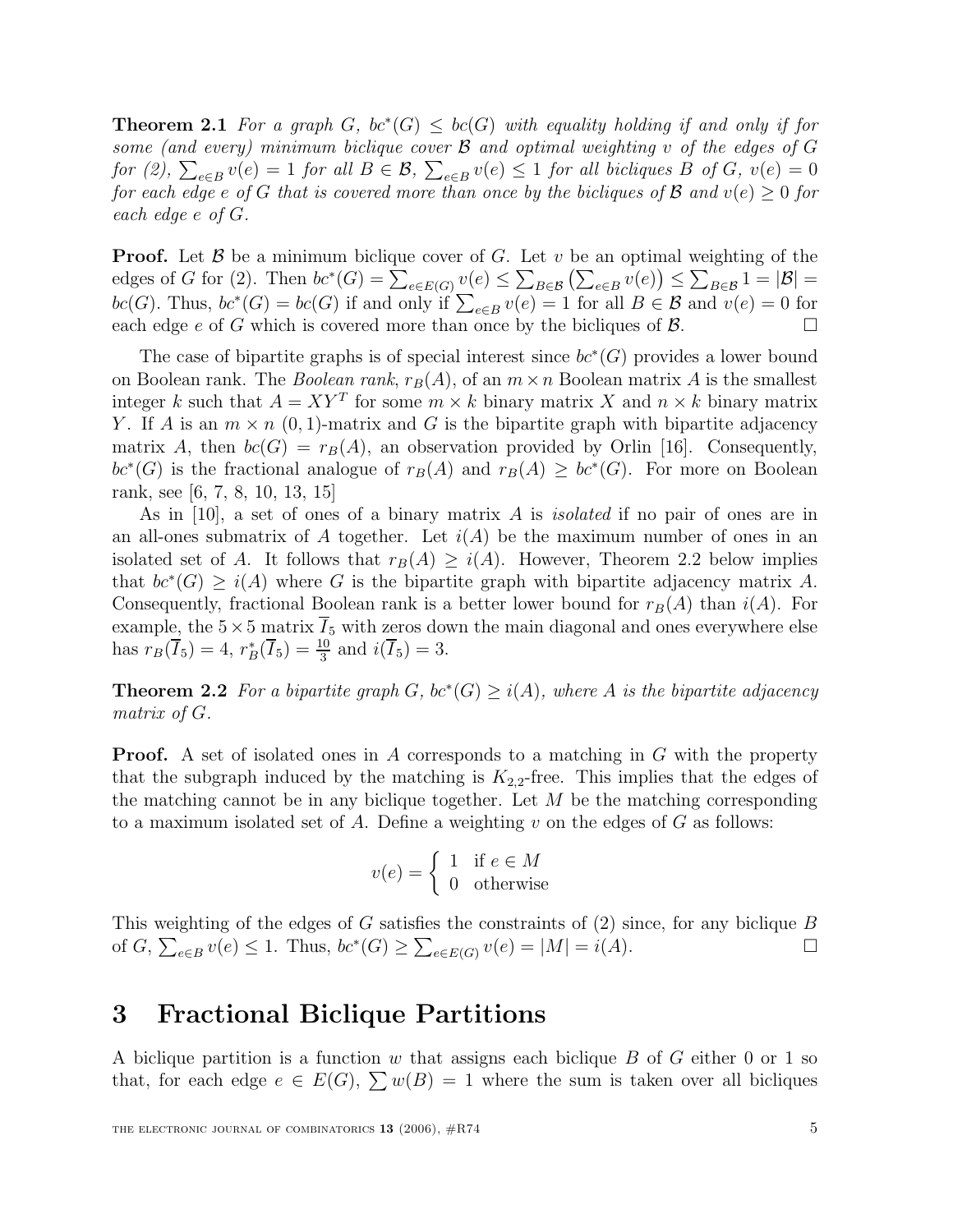that contain e. Then,  $bp(G)$  is the minimum of  $\sum_{B \in \mathcal{B}(G)} w(B)$  over all biclique partitions.<br>Thus,  $bn(G)$  is the value of a (0, 1) integer program and its linear relaxation defines the Thus,  $bp(G)$  is the value of a  $(0, 1)$ -integer program and its linear relaxation defines the fractional biclique partition number.

A fractional biclique partition is a function  $w$  that assigns to each biclique  $B$  of a graph G a number so that  $w(B) \geq 0$  and, for each edge  $e \in E(G)$ ,  $\sum w(B) = 1$  where the sum is taken over all bicliques that contain e. The fractional biclique partition number,  $bp^*(G)$ , is the infimum of  $\sum_{B \in \mathcal{B}(G)} w(B)$  over all fractional biclique partitions. That is,  $bp^*(G)$  is<br>the value of the linear program the value of the linear program

minimize 
$$
\sum_{B \in \mathcal{B}(G)} w(B)
$$
  
subject to  $\sum_{\{B: e \in B\}} w(B) = 1$  for each edge *e* of *G*  
 $w(B) \ge 0$  for each biclique *B* of *G* (3)

where each biclique B of G is assigned a weight  $w(B)$ . As before, the dual program may also be used. Thus,  $bp^*(G)$  is the value of the linear program

maximize 
$$
\sum_{e \in E(G)} v(e)
$$
  
subject to  $\sum_{e \in B} v(e) \le 1$  for each biclique *B* of *G* (4)

where each edge e of G is assigned a weight  $v(e)$ . Note that in (4) edges may receive negative weights, whereas in (2) non-negative weights are required. Similar to the case with  $bc^*(G)$ , edges in the same orbit of Aut G may receive the same weight when (4) is used to determine  $bp^*(G)$ .

In the examples immediately before Theorem 2.1, each optimal weighting of the edges for (2) is also an optimal weighting of the edges for (4). Consequently,  $bc^*(C_n) = bp^*(C_n)$ ,  $bc^{*}(K_{n}) = bp^{*}(K_{n})$  and  $bc^{*}(\overline{C}_{6}) = bp^{*}(\overline{C}_{6})$ . As with the fractional biclique cover number, the fractional biclique partition number is a lower bound on the biclique partition number. The proof of Theorem 3.1 is similar to the proof of Theorem 2.1 and is omitted. Alternatively, the proof may be found in Watts [19].

**Theorem 3.1** For a graph G,  $bp^*(G) \leq bp(G)$  with equality holding if and only if for some (and every) minimum biclique partition  $\mathcal B$  and optimal weighting v of the edges of G for (4),  $\sum_{e \in B} v(e) = 1$  for all  $B \in \mathcal{B}$  and  $\sum_{e \in B} v(e) \le 1$  for all bicliques B of G.

A well-known lower bound on  $bp(G)$  is the eigenvalue bound, attributed to H.S. Witsenhausen by Graham and Pollak [9], which states that  $bp(G) \ge \max\{n_+(G), n_-(G)\}\$ , where  $n_{+}(G)$  (resp.  $n_{-}(G)$ ) is the number of positive (resp. negative) eigenvalues of the adjacency matrix of G. Although Theorem 3.1 provides a lower bound for  $bp(G)$ , in general  $bp^*(G)$  is not as good a lower bound on  $bp(G)$  as  $\max\{n_+(G), n_-(G)\}\$ . Theorem 3.2 below shows that  $bp^*(G) \leq \frac{n}{2}$ , the proof of which first appeared in the thesis of the au-<br>there [10]. Consequently, the only instances when  $bn^*(G)$  may be of interest as a lower thor [19]. Consequently, the only instances when  $bp^*(G)$  may be of interest as a lower bound on  $bp(G)$  is when  $\max\{n_+(G), n_-(G)\} \leq \frac{n}{2}$ . An example of this is  $C_6$  since it was observed above that  $bp^*(\overline{C}_6) = bp(\overline{C}_6) = 3$  but  $\max\{n_+(\overline{C}_6), n_-(\overline{C}_6)\} = 2$ . Other graphs which have  $\max\{n_+(G), n_-(G)\}\leq \frac{n}{2}$  include all the bipartite graphs.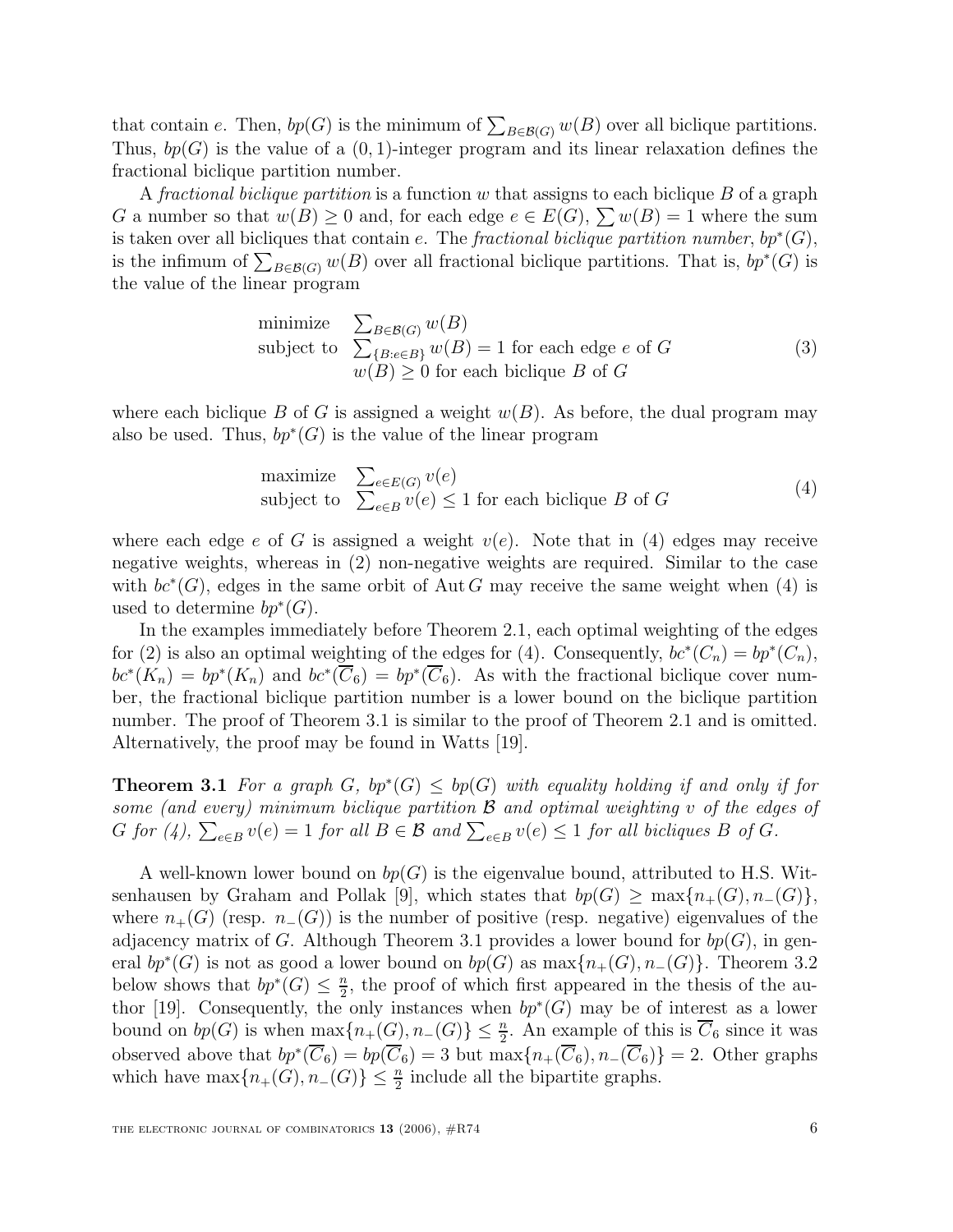**Theorem 3.2** For a graph G with n vertices,  $bp^*(G) \leq \frac{n}{2}$ .

**Proof.** Let v be an optimal weighting of the edges of  $G$  for  $(4)$ . For each vertex x in G, let  $S_x$  be the star centered at x, containing all the edges incident to x. Then  $bp^*(G) = \sum_{x \in E(G)} v(e) = \frac{1}{2} \sum_{x \in V(G)} (\sum_{x \in S} v(e)) \le \frac{1}{2} \sum_{x \in V(G)} 1 = \frac{n}{2}$ .  $bp^*(G) = \sum_{e \in E(G)} v(e) = \frac{1}{2} \sum_{x \in V(G)} (\sum_{e \in S_x} v(e)) \leq \frac{1}{2} \sum_{x \in V(G)} 1 = \frac{n}{2}$  $\frac{n}{2}$ .

As with the fractional biclique cover number, the bipartite case is of special interest. Not only are bipartite graphs of interest because of the eigenvalue bound mentioned above, but also because the fractional biclique partition number gives a lower bound on the non-negative integer rank of a binary matrix. The non-negative integer rank,  $r_{\mathbb{Z}+}(A)$ , of an  $m \times n$  matrix A with non-negative integer entries is the smallest integer k such that  $A = XY^T$  for some  $m \times k$  matrix X and  $n \times k$  matrix Y, both with non-negative integer entries. If A is an  $m \times n$  (0, 1)-matrix and G is the bipartite graph with bipartite adjacency matrix A, then  $bp(G) = r_{\mathbb{Z}^+}(A)$ , an observation provided by Orlin [16]. Consequently,  $bp^*(G)$  is the fractional analogue of  $r_{\mathbb{Z}+}(A)$  and  $r_{\mathbb{Z}+}(A) \ge bp^*(G)$  when G is bipartite. For more on non-negative integer rank, see [5, 8, 15].

It is always interesting to see if known integer results have corresponding fractional analogues. Since every biclique partition is a biclique cover, it follows that  $bc(G) \leq bp(G)$ . The fractional analogue of this statement is given in Theorem 3.3, together with conditions for equality. The proof of Theorem 3.3 first appeared in Watts [19].

**Theorem 3.3** For a graph G,  $bc^*(G) \leq bp^*(G)$  with equality holding if and only if for some optimal weighting v of the edges of G for  $(4)$ ,  $v(e) \geq 0$  for all edges e of G.

**Proof.** It follows immediately from (2) and (4) that  $bc^*(G) \le bp^*(G)$  since a weighting v of the edges of G that satisfies the constraints of  $(2)$  also satisfies the constraints of  $(4)$ . To prove the characterization for equality, suppose  $v$  is an optimal weighting of the edges of G for (4) with  $v(e) \geq 0$  for all edges e of G. Then v satisfies the constraints of (2) and so  $bc^*(G) \ge \sum_{e \in E(G)} v(e) = bp^*(G)$ . It follows that  $bc^*(G) = bp^*(G)$ .<br>Conversely suppose that  $bc^*(G) = bc^*(G)$  and give an ordinal way

Conversely, suppose that  $bc^*(G) = bp^*(G)$  and v is an optimal weighting of the edges of G for (2). Then v satisfies the constraints of (4) and  $bc^*(G) = \sum_{e \in E(G)} v(e) = bp^*(G)$ .<br>Thus a must be an optimal weighting of the edges of G for (4) with  $v(e) > 0$  for each Thus v must be an optimal weighting of the edges of G for (4) with  $v(e) \ge 0$  for each edge e of G. edge e of G.



**Figure 3**

Theorem 3.3 implies that to have a graph with  $bc^*(G) \neq bp^*(G)$ , an optimal weighting of the edges of  $G$  for  $(4)$  must have some edges that receive negative weights. The graph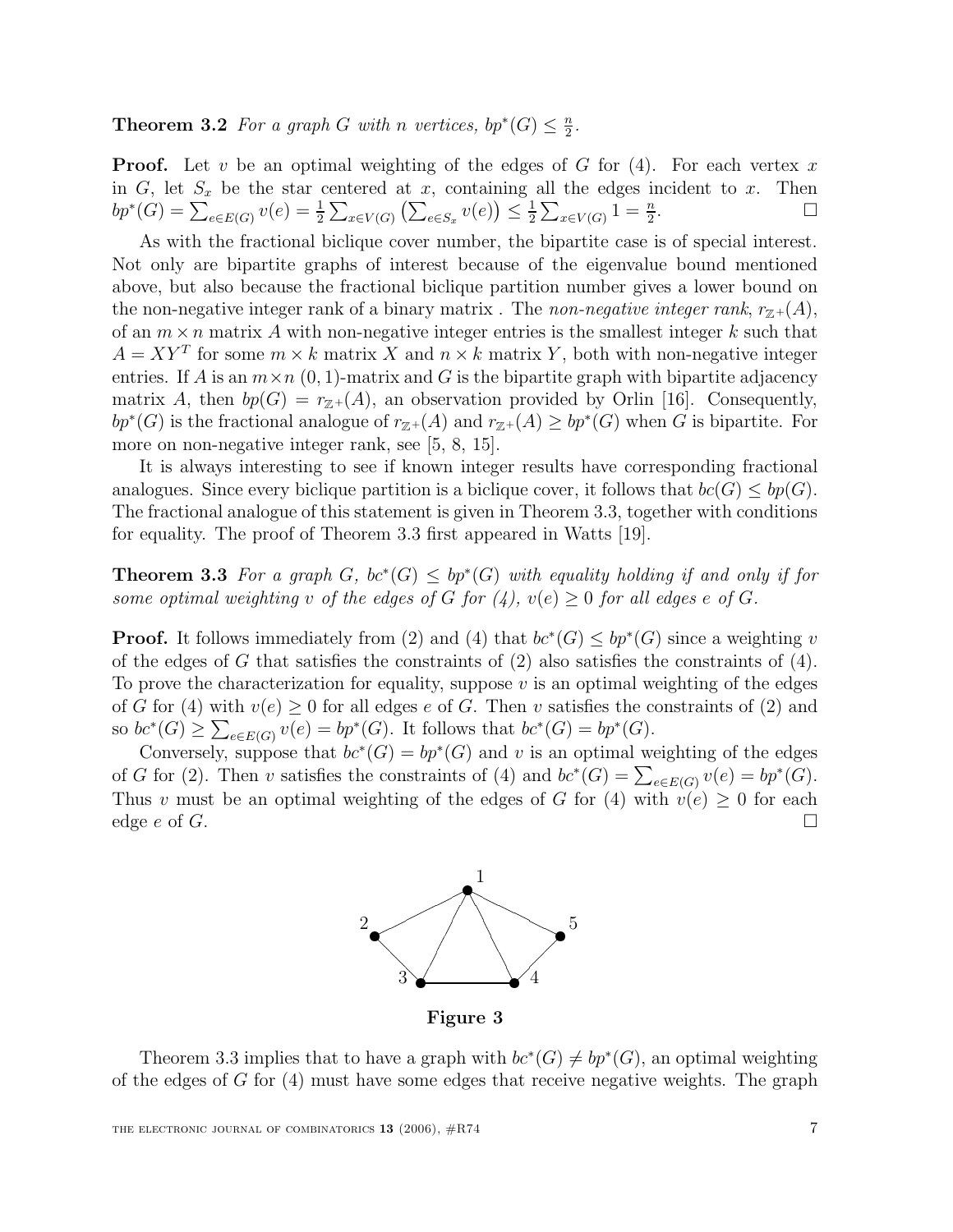G shown in Figure 3 above is an example of a graph with  $bc^*(G) \neq bp^*(G)$ . Under the automorphism group, the orbits of  $Aut G$  yield the following equivalence classes:  $X_1 = \{12, 15\}, X_2 = \{13, 14\}, X_3 = \{23, 45\}, X_4 = \{34\}.$  Assign each edge in  $X_i$  weight  $x_i$  for  $1 \le i \le 4$ . Then, according to (4),  $bp^*(G)$  is the value of the linear program

maximize 
$$
2x_1 + 2x_2 + 2x_3 + x_4
$$
  
\nsubject to  $2x_1 + 2x_2 \le 1$   
\n $2x_1 + x_2 \le 1$   
\n $x_1 + x_2 \le 1$   
\n $2x_1 \le 1$   
\n $2x_2 \le 1$   
\n $x_1 + 2x_2 \le 1$   
\n $x_1 + x_3 \le 1$   
\n $x_2 + x_3 + x_4 \le 1$   
\n $x_2 + x_3 \le 1$   
\n $x_3 + x_4 \le 1$   
\n $x_2 + x_4 \le 1$   
\n $x_1 + x_2 + x_3 + x_4 \le 1$   
\n $x_1, x_2, x_3, x_4 \le 1$ 

Solving the linear program (5) yields  $bp^*(G) = \frac{9}{4}$  with  $x_1 = x_2 = \frac{1}{4}$ ,  $x_3 = \frac{3}{4}$  and  $x_4 = -\frac{1}{4}$ .<br>Adding the additional constraints  $x_1, x_2, x_3, x_4 > 0$  to (5) gives the linear program for Adding the additional constraints  $x_1, x_2, x_3, x_4 \geq 0$  to (5) gives the linear program for  $bc*(G)$  in (2). Solving this new linear program gives  $bc*(G) = 2$  with  $x_1 = x_3 = \frac{1}{2}$  and  $x_2 = x_1 = 0$  $x_2 = x_4 = 0.$ 

### **4 Fractional Vertex Covers**

The vertex cover number,  $\beta(G)$ , of a graph G is the minimum number of vertices in a vertex cover of G. As described in Berge  $[1]$ , a *fractional vertex cover* is a function g that  $\sum g(v) \ge 1$  where the sum is taken over all vertices incident to e. The fractional vertex<br>cover number  $\beta^*(G)$  is the infimum of  $\sum_{v \in G(v)} g(v)$  over all fractional vertex covers assigns to each vertex v of G a number so that  $0 \le g(v) \le 1$  and for each edge  $e \in E(G)$ , cover number,  $\beta^*(G)$ , is the infimum of  $\sum_{v \in V(G)} g(v)$  over all fractional vertex covers.<br>That is  $\beta^*(G)$  is the value of the linear program That is,  $\beta^*(G)$  is the value of the linear program

minimize 
$$
\sum_{v \in V(G)} g(v)
$$
  
subject to  $\sum_{e \in v} g(v) \ge 1$  for each edge *e* of *G*  
 $0 \le g(v) \le 1$  for each vertex *v* of *G* (6)

where each vertex v of G is assigned a weight  $g(v)$ . Dually,  $\beta^*(G)$  is the value of the linear program

maximize 
$$
\sum_{e \in E(G)} f(e)
$$
  
subject to 
$$
\sum_{\{e: v \in e\}} f(e) \le 1
$$
 for each vertex  $v$  of  $G$   

$$
0 \le f(e) \le 1
$$
 for each edge  $e$  of  $G$  (7)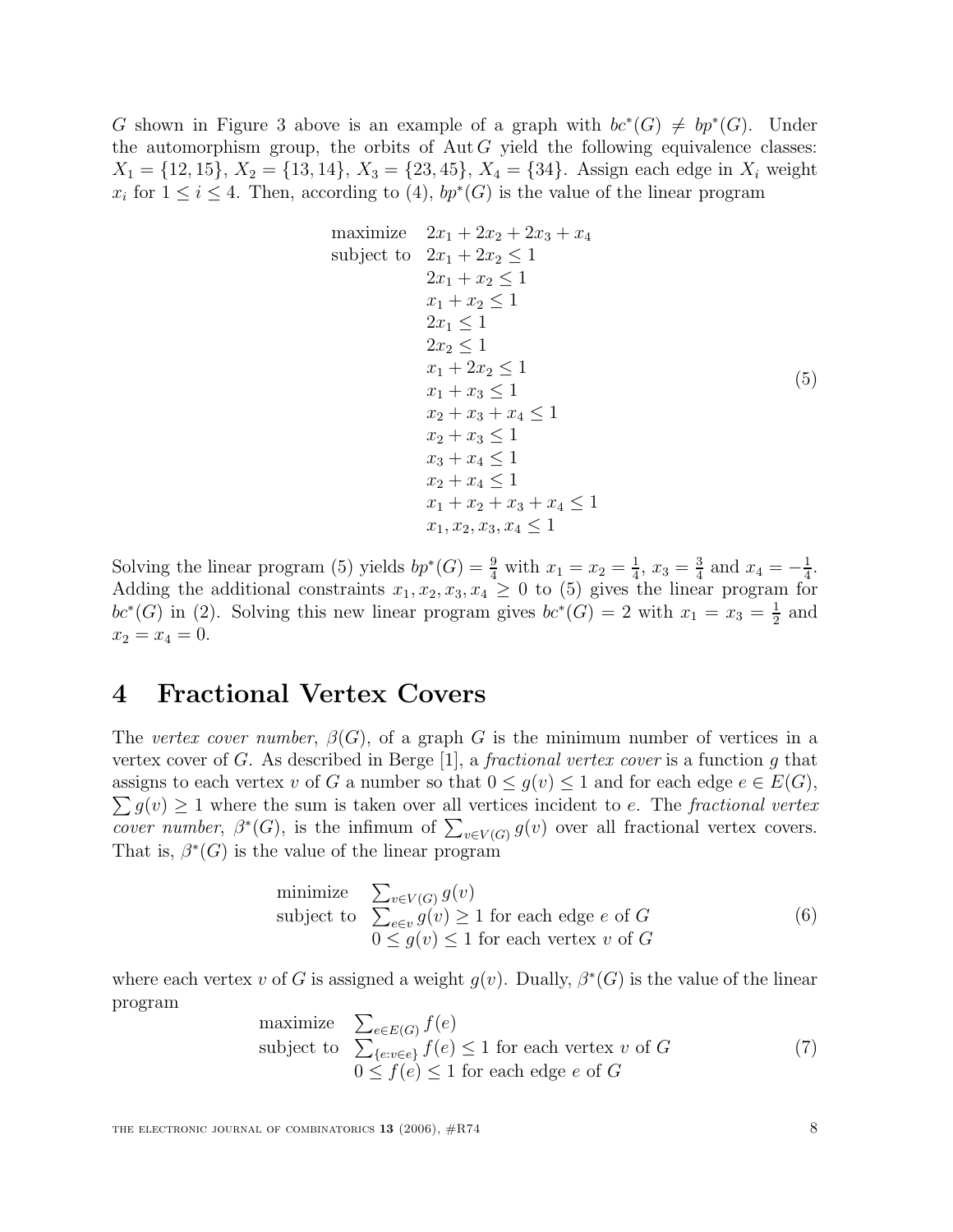where each edge e of G is assigned a weight  $f(e)$ . In fact, the dual program given in (7) is the linear program for the fractional matching number of G. For more on fractional vertex covers and fractional matchings, see Berge [1] or Scheinerman and Ullman [17].

A biclique partition may always be obtained by successively deleting the edge sets of stars centered at the vertices in a vertex cover of  $G$ . This gives a biclique partition of G consisting entirely of stars and consequently  $bc(G) \leq bp(G) \leq \beta(G)$ . It follows immediately from (2) and (7) that  $bc*(G) \leq \beta*(G)$ . In fact, Theorem 4.1 shows that  $bc^*(G) \le bp^*(G) \le \beta^*(G).$ 

**Theorem 4.1** For any graph G,  $bc^*(G) \le bp^*(G) \le \beta^*(G)$ .

**Proof.** It was observed in Theorem 3.3 that  $bc^*(G) \le bp^*(G)$  and so it remains to prove  $bp^*(G) \leq \beta^*(G)$ . Let v be an optimal weighting of the edges of G for (4). Construct a new weighting  $f$  for the edges of  $G$  as follows:

$$
f(e) = \begin{cases} v(e) & \text{if } v(e) \ge 0\\ 0 & \text{if } v(e) < 0 \end{cases}
$$

Note that for any vertex  $x \in V(G)$ , the edges incident to x with  $v(e) \geq 0$  form a star centered at x. Since v satisfies the constraints of  $(4)$ ,  $\sum_{v(e)\geq 0} v(e) \leq 1$ . Thus, for each  $x \in V(C)$ .  $\sum_{v(e) \leq 1} f(e) = \sum_{v(e) \leq 1} v(e) \leq 1$ . Hence, f eatisfies the constraints of (7) and  $x \in V(G)$ ,  $\sum_{\{e: x \in e\}} f(e) = \sum_{v(e) \ge 0} v(e) \le 1$ . Hence, f satisfies the constraints of (7) and  $bp^*(G) = \sum_{e \in E(G)} v(e) \le \sum_{v(e) \ge 0} v(e) = \sum_{e \in E(G)} f(e) \le \beta^*(G).$ 

### **5 Weak Bipartite Products and Weak Products**

Let  $(X_G, Y_G)$  be the *(ordered)* bipartition of a bipartite graph G. The weak bipartite product of bipartite graphs G and H is the bipartite graph  $G\tilde{\times}H$  with ordered bipartition  $(X_G \times X_H, Y_G \times Y_H)$ . Two vertices  $(g_i, h_k)$  and  $(g_j, h_\ell)$  in  $G \times H$  are adjacent if and only if  $g_i$  is adjacent to  $g_j$  in G and  $h_k$  is adjacent to  $h_\ell$  in H. In fact,  $G\times H$  is one of the components of the weak product  $G \times H$  described below. Note that each edge  $g_i g_j$  of G and each edge  $h_k h_\ell$  of H yield only one edge of  $G\tilde{\times}H$ . Further, every edge of  $G\tilde{\times}H$  is the result of a unique pair of edges of G and H.

For a bipartite graph G with ordered bipartition  $(X_G, Y_G)$  each biclique of G may be written as  $K(R, S)$  with  $R \subseteq X_G$  and  $S \subseteq Y_G$ . Then, the biclique  $K(R, S)$  is called an ordered biclique of G with ordered bipartition  $(R, S)$ . All of the bicliques of G may assumed to be ordered. Hence, the bicliques of  $G, H$  and  $G \times H$  may all be assumed to be ordered bicliques. Note that the weak bipartite product of an ordered biclique  $K(R_G, S_G)$  of G and an ordered biclique  $K(R_H, S_H)$  of H yields an ordered biclique  $K(R_G, S_G) \times K(R_H, S_H)$  $K(R_G \times R_H, S_G \times S_H)$  of  $G \times H$  with ordered bipartition  $(R_G \times R_H, S_G \times S_H)$ . A biclique of  $G\times H$  which can be written as the weak bipartite product of an ordered biclique of G and an ordered biclique of H is called an *ordered product biclique* of  $G\times H$ . Every ordered product biclique of  $G\times H$  can be expressed uniquely as the weak bipartite product of an ordered biclique from  $\mathcal{B}(G)$  and an ordered biclique from  $\mathcal{B}(H)$ . Let  $\mathcal{B}(G)\tilde{\times}\mathcal{B}(H)$  denote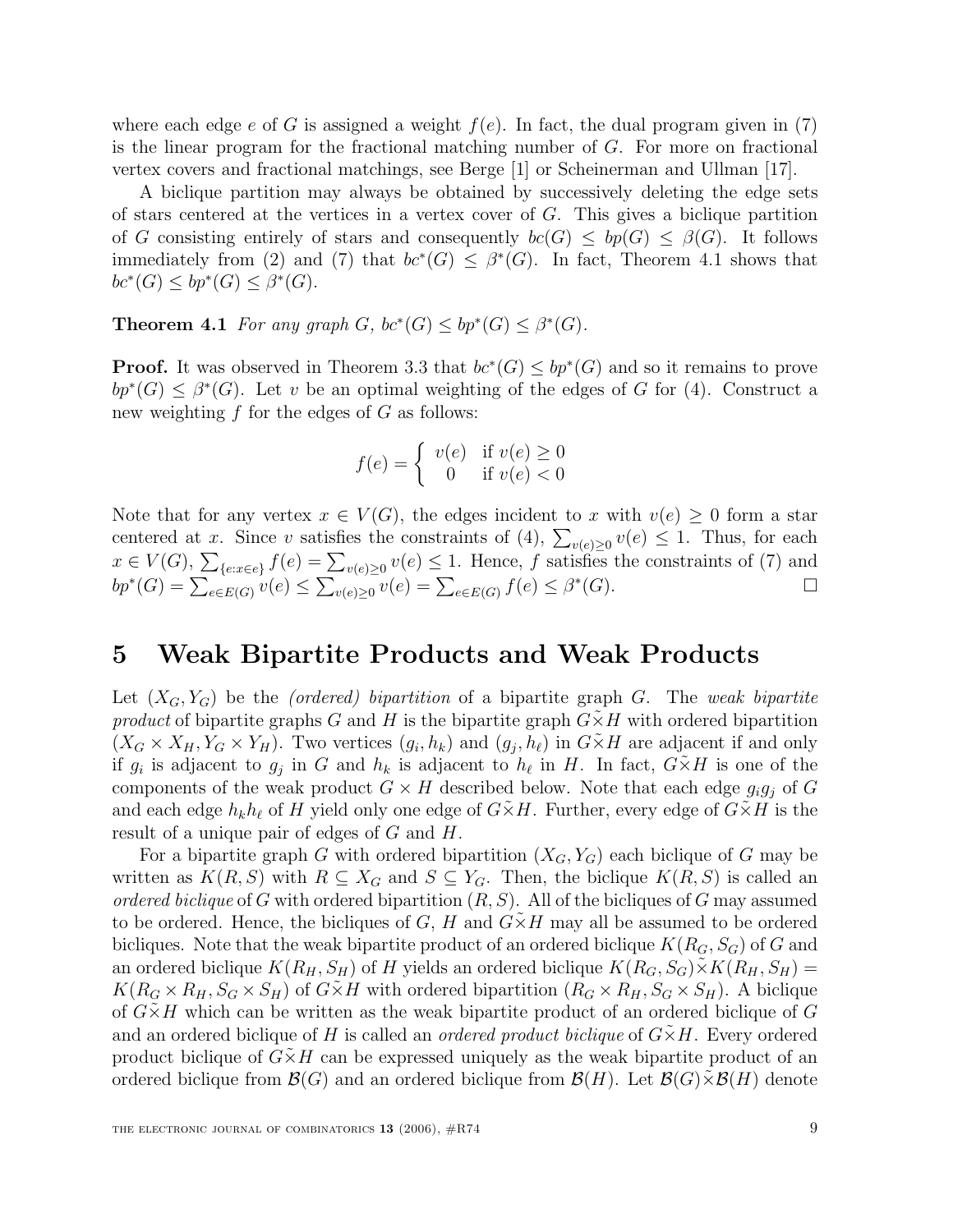the set of ordered product bicliques of  $G\times H$ . Then  $\mathcal{B}(G)\times\mathcal{B}(H)$  is a subset of all the ordered bicliques of  $G \times H$  and  $|\mathcal{B}(G) \times \mathcal{B}(H)| = |\mathcal{B}(G)| |\mathcal{B}(H)|$ .

The weak product of two graphs G and H, not necessarily bipartite, is the graph  $G \times H$ with vertex set  $V(G) \times V(H)$ . Two vertices  $(g_i, h_k)$  and  $(g_j, h_\ell)$  are adjacent in  $G \times H$  if and only if  $g_i$  is adjacent to  $g_j$  in G and  $h_k$  is adjacent to  $h_\ell$  in H. Note that each edge  $g_i g_j$  of G and each edge  $h_k h_\ell$  of H yields two edges of  $G \times H$ : the edges  $(g_i, h_k)(g_j, h_\ell)$ and  $(g_i, h_\ell)(g_i, h_k)$ . Further, every edge of  $G \times H$  belongs to a unique pair of this type.

The weak product,  $B_G \times B_H$ , of a biclique  $B_G = K(R_G, S_G)$  of G and a biclique  $B_H = K(R_H, S_H)$  of H yields two disjoint bicliques of  $G \times H$ : one is  $B_G \times B_H = K(R_G \times$  $R_H, S_G \times S_H$  defined above and the other is  $K(R_G \times S_H, S_G \times R_H)$ . A biclique of  $G \times H$ which is one of the two bicliques produced from the weak product of a biclique of G and a biclique of H is called a *product biclique* of  $G \times H$ . Each product biclique of  $G \times H$ belongs to a unique pair of bicliques  $B_G \times B_H$ . Let  $\mathcal{B}(G) \times \mathcal{B}(H)$  denote the set of all product bicliques of  $G \times H$ . Then  $\mathcal{B}(G) \times \mathcal{B}(H)$  is a subset of all the bicliques of  $G \times H$ and  $|\mathcal{B}(G) \times \mathcal{B}(H)| = 2|\mathcal{B}(G)||\mathcal{B}(H)|$ .

Let  $A_G$  and  $A_H$  be the bipartite adjacency matrices of bipartite graphs G and H respectively. Then  $A_G \otimes A_H$  is the bipartite adjacency matrix of  $G \times H$ , where  $\otimes$  denotes the Kronecker product of matrices  $A_G$  and  $A_H$ . A result of de Caen, Gregory and Pullman [7] showed that  $r_{\mathbb{Z}^+}(A_G \otimes A_H) \leq r_{\mathbb{Z}^+}(A_G)r_{\mathbb{Z}^+}(A_H)$ . It follows that  $bp(G \times H) \leq bp(G)bp(H)$ . Also, Kratzke, Reznick and West [14] observed that  $bp(G \times H) \leq 2bp(G)bp(H)$ . Theorem 5.1 gives the corresponding fractional analogues, the proof of which first appeared in the thesis of the author [19]. Note that Theorem 5.1 gives an inequality for the fractional analogue of the non-negative integer rank of the Kronecker product of binary matrices.

# **Theorem 5.1** 1. Let  $G_i$ ,  $1 \leq i \leq k$ , be bipartite graphs with ordered bipartitions  $(X_{G_i}, Y_{G_i})$  respectively. Then  $bp^*(G_1 \tilde{\times} \cdots \tilde{\times} G_k) \leq \prod_{i=1}^k bp^*(G_i)$ .

2. Let  $G_i$ ,  $1 \leq i \leq k$ , be graphs. Then  $bp^*(G_1 \times \cdots \times G_k) \leq 2^{k-1} \prod_{i=1}^k bp^*(G_i)$ .

**Proof.** The proof of 1 follows below. The proof of 2 is similar and is omitted. It suffices to prove the result for  $k = 2$ ; the general case follows directly by induction on k. Let  $G = G_1$  and  $H = G_2$ . Let  $w_G$  and  $w_H$  be optimal weightings of the ordered bicliques of G and H, respectively, for (3). Construct a weighting w of the ordered bicliques of  $G\ddot{\times}H$ from the ordered bicliques of G and H. If B is an ordered product biclique of  $G\tilde{\times}H$  and  $B = B_G \times B_H$  where  $B_G \in \mathcal{B}(G)$  and  $B_H \in \mathcal{B}(H)$ , let  $w(B) = w_G(B_G)w_H(B_H)$ . For all other ordered bicliques B of  $G\tilde{\times}H$ , let  $w(B)=0$ .

Note that by construction  $w(B) \geq 0$  for each ordered biclique B of  $G \times H$ . Let  $e =$  $(g_i, h_k)(g_j, h_\ell)$  be an edge of  $G\tilde{\times}H$  with  $(g_i, h_k) \in X_G \times X_H$  and  $(g_j, h_\ell) \in Y_G \times Y_H$ . Then  $g_i g_j$  and  $h_k h_\ell$  are edges of G and H respectively. Note that e is an edge of an ordered product biclique  $B = B_G \tilde{\times} B_H$  if and only if  $g_i g_j$  and  $h_k h_\ell$  are edges of the ordered bicliques  $B_G$  of G and  $B_H$  of H respectively. Then, remembering that at each stage the bicliques are ordered accordingly, for each such edge e,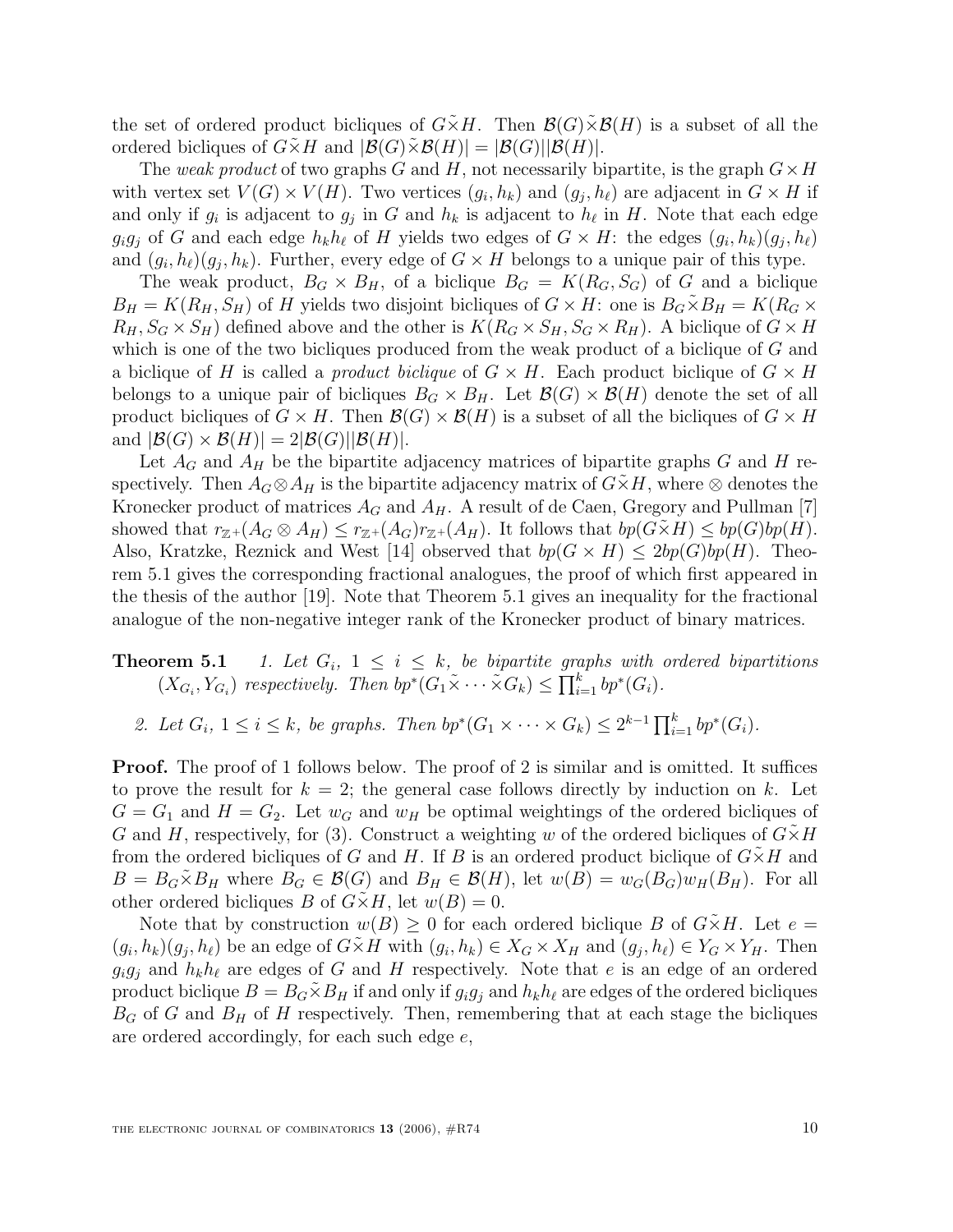$$
\sum_{\{B: e \in B\}} w(B) = \sum_{\{B: e \in B\}} w(B)
$$
\n
$$
= \sum_{\{B \in \mathcal{B}(G) \times \mathcal{B}(H)\}} w_G(B_G) w_H(B_H)
$$
\n
$$
= \sum_{\{B_G \times B_H : e \in B_G \times B_H\}} w_G(B_G) w_H(B_H)
$$
\n
$$
= \sum_{\{B_G : g_i g_j \in B_G\}} w_G(B_G) w_H(B_H)
$$
\n
$$
= \left(\sum_{\{B_G : g_i g_j \in B_G\}} w_G(B_G)\right) \left(\sum_{\{B_H : h_k h_\ell \in B_H\}} w_H(B_H)\right)
$$
\n
$$
= 1.
$$

Thus, w satisfies the constraints of (3) and it follows that

$$
bp^*(G \tilde{\times} H) \leq \sum_{B \in \mathcal{B}(G) \tilde{\times} \mathcal{B}(H)} w(B)
$$
  
= 
$$
\sum_{B=B_G \tilde{\times} B_H} w_G(B_G) w_H(B_H)
$$
  
= 
$$
\sum_{B_G \in \mathcal{B}(G) \tilde{\times} \mathcal{B}(H)} w_G(B_G) w_H(B_H)
$$
  
= 
$$
\sum_{B_G \in \mathcal{B}(G)} w_G(B_G) w_H(B_H)
$$
  
= 
$$
\left(\sum_{B_G \in \mathcal{B}(G)} w_G(B_G)\right) \left(\sum_{B_H \in \mathcal{B}(H)} w_H(B_H)\right)
$$
  
= 
$$
bp^*(G)bp^*(H).
$$

A result of de Caen, Gregory and Pullman [7] showed  $r_B(A_G \otimes A_H) \le r_B(A_G)r_B(A_H)$ <br>are  $A_G$  and  $A_H$  are the binaritie adjacency matrices of binaritie graphs  $G$  and  $H$ where  $A_G$  and  $A_H$  are the bipartite adjacency matrices of bipartite graphs G and H respectively. Consequently,  $bc(G\times H) \leq bc(G)bc(H)$ . Watts [18] observed that this inequality can be strict. However, equality always holds for the fractional analogue, given in Theorem 5.3. That is,  $bc*(G\times H) = bc*(G)bc*(H)$ . The same can be said for the weak product. Watts [19] observed that  $bc(G \times H) \leq 2bc(G)bc(H)$  and that equality need not hold, while equality holds in the corresponding fractional analogue, also given in Theorem 5.3. The proofs of Lemma 5.2 and Theorem 5.3 first appeared in [19].

- **Lemma 5.2** 1. Let G and H be bipartite graphs with ordered bipartitions  $(X_G, Y_G)$  and  $(X_H, Y_H)$  respectively. Each ordered biclique of  $G\tilde{\times}H$  is a subgraph of an ordered product biclique of  $G\tilde{\times}H$ .
	- 2. Let G and H be graphs. Each biclique of  $G \times H$  is a subgraph of a product biclique of  $G \times H$ .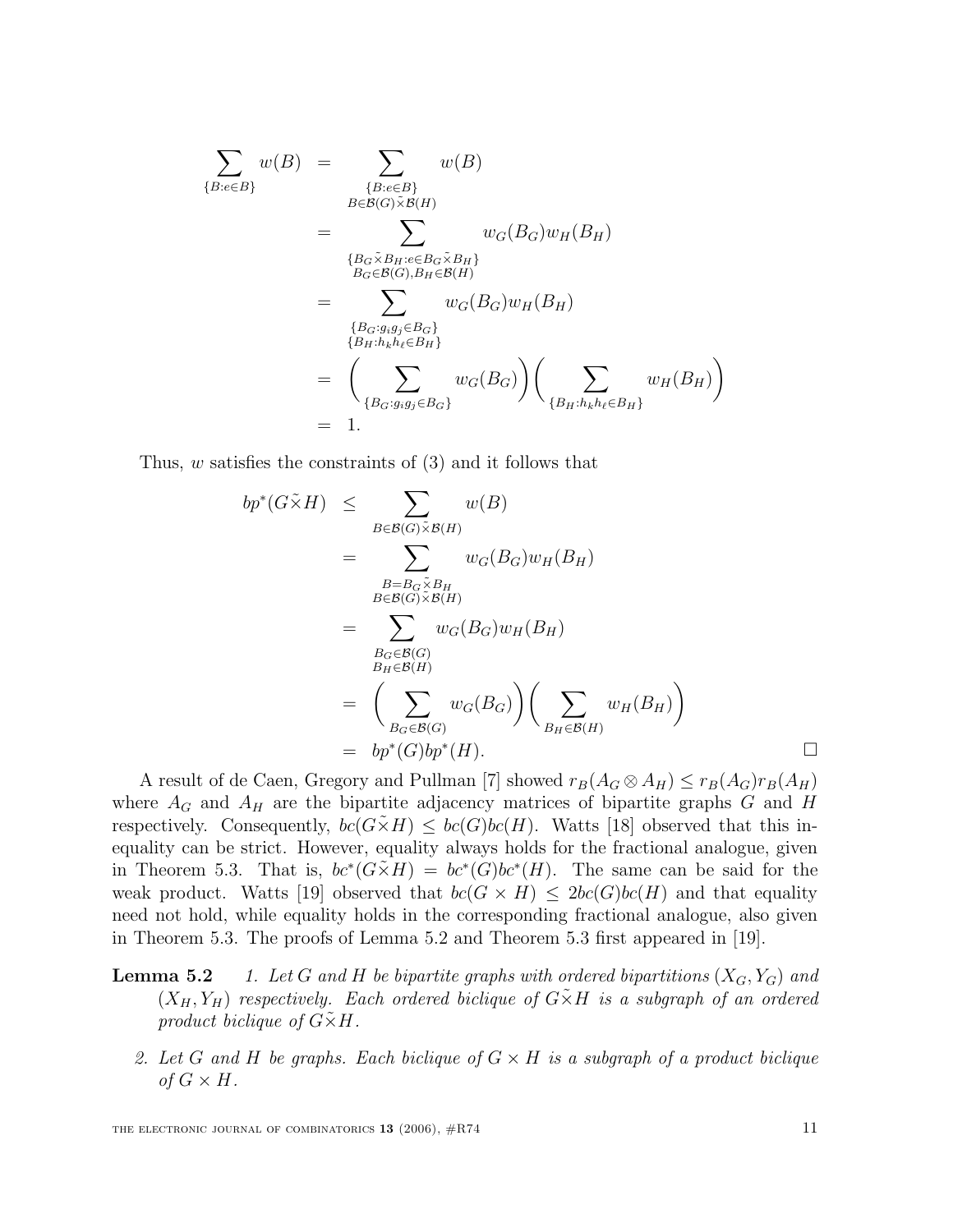**Proof.** The proof of 1 follows below. The proof of 2 is similar and is omitted. Let  $K(R, S)$  be a biclique of  $G \times H$  with ordered bipartition  $R \subseteq X_G \times X_H$  and  $S \subseteq Y_G \times Y_H$ . Let

$$
R_G = \{ g_i \in X_G : (g_i, h_k) \in R \text{ for some } h_k \in X_H \}
$$
  
\n
$$
R_H = \{ h_k \in X_H : (g_i, h_k) \in R \text{ for some } g_i \in X_G \}
$$
  
\n
$$
S_G = \{ g_j \in Y_G : (g_j, h_\ell) \in S \text{ for some } h_\ell \in Y_H \}
$$
  
\n
$$
S_H = \{ h_\ell \in Y_H : (g_j, h_\ell) \in S \text{ for some } g_j \in Y_G \}.
$$

Then  $R \subseteq R_G \times R_H \subseteq X_G \times X_H$  and  $S \subseteq S_G \times S_H \subseteq Y_G \times Y_H$ . Each vertex of  $R_G$ is adjacent to each vertex of  $S_G$ , so  $K(R_G, S_G)$  is an ordered biclique of G. Similarly,  $K(R_H, S_H)$  is an ordered biclique of H. Consequently,  $K(R, S)$  is a subgraph of the ordered product biclique  $K(R_G, S_G) \tilde{\times} K(R_H, S_H) = K(R_G \times R_H, S_G \times S_H)$ . ordered product biclique  $K(R_G, S_G) \tilde{\times} K(R_H, S_H) = K(R_G \times R_H, S_G \times S_H)$ .

**Theorem 5.3** 1. Let  $G_i$ ,  $1 \leq i \leq k$ , be bipartite graphs with ordered bipartitions  $(X_{G_i}, Y_{G_i})$  respectively. Then  $bc^*(G_1 \tilde{\times} \cdots \tilde{\times} G_k) = \prod_{i=1}^k bc^*(G_i)$ .

2. Let  $G_i$ ,  $1 \le i \le k$ , be graphs. Then  $bc^*(G_1 \times \cdots \times G_k) = 2^{k-1} \prod_{i=1}^k bc^*(G_i)$ .

**Proof.** The proof of 1 follows below. The proof of 2 is similar and is omitted. It suffices to prove the theorem for  $k = 2$ ; the general case follows directly by induction on k. Let  $G = G_1$  and  $H = G_2$ . The proof that  $bc^*(G \times H) \leq bc^*(G)bc^*(H)$  is similar to the proof of Theorem 5.1 and is omitted.

To show the reverse inequality, let  $v_G$  and  $v_H$  be optimal weightings of the edges of G and H, respectively, for (2). For each edge  $e = (g_i, h_k)(g_j, h_\ell)$  of  $G \times H$  with  $(g_i, h_k) \in$  $X_G \times X_H$  and  $(g_j, h_\ell) \in Y_G \times Y_H$ , construct a weighting v of the edges of  $G \times H$  with  $v(e) = v_G(g_i g_j) v_H(h_k h_\ell).$ 

Note that by construction  $v(e) \geq 0$  for each edge e of  $G \times H$ . Let  $B = K(R, S)$  be an ordered biclique of  $G\tilde{\times}H$  with  $R\subseteq X_G\times X_H$  and  $S\subseteq Y_G\times Y_H$ . By Lemma 5.2 B is a subgraph of an ordered product biclique of  $G\tilde{\times}H$ . That is, B is a subgraph of an ordered product biclique  $B_G \times B_H$  for some  $B_G \in \mathcal{B}(G)$  and  $B_H \in \mathcal{B}(H)$ . Note that  $e = (g_i, h_k)(g_j, h_\ell)$  is an edge of  $B_G \times B_H$  if and only if  $g_i g_j$  and  $h_k h_\ell$  are edges of  $B_G$  and  $B_H$ , respectively. Then for each such ordered biclique  $B$ ,

$$
\sum_{e \in B} v(e) \leq \sum_{e \in B_G \tilde{\times} B_H} v(e)
$$
\n
$$
= \sum_{(g_i, h_k)(g_j, h_\ell) \in B_G \tilde{\times} B_H} v_G(g_i g_j) v_H(h_k h_\ell)
$$
\n
$$
= \sum_{\substack{g_i g_j \in B_G \\ h_k h_\ell \in B_H}} v_G(g_i g_j) v_G(h_k h_\ell)
$$
\n
$$
= \left(\sum_{e \in B_G} v_G(e)\right) \left(\sum_{e \in B_H} v_H(e)\right)
$$
\n
$$
\leq 1.
$$

THE ELECTRONIC JOURNAL OF COMBINATORICS **13** (2006),  $#R74$  12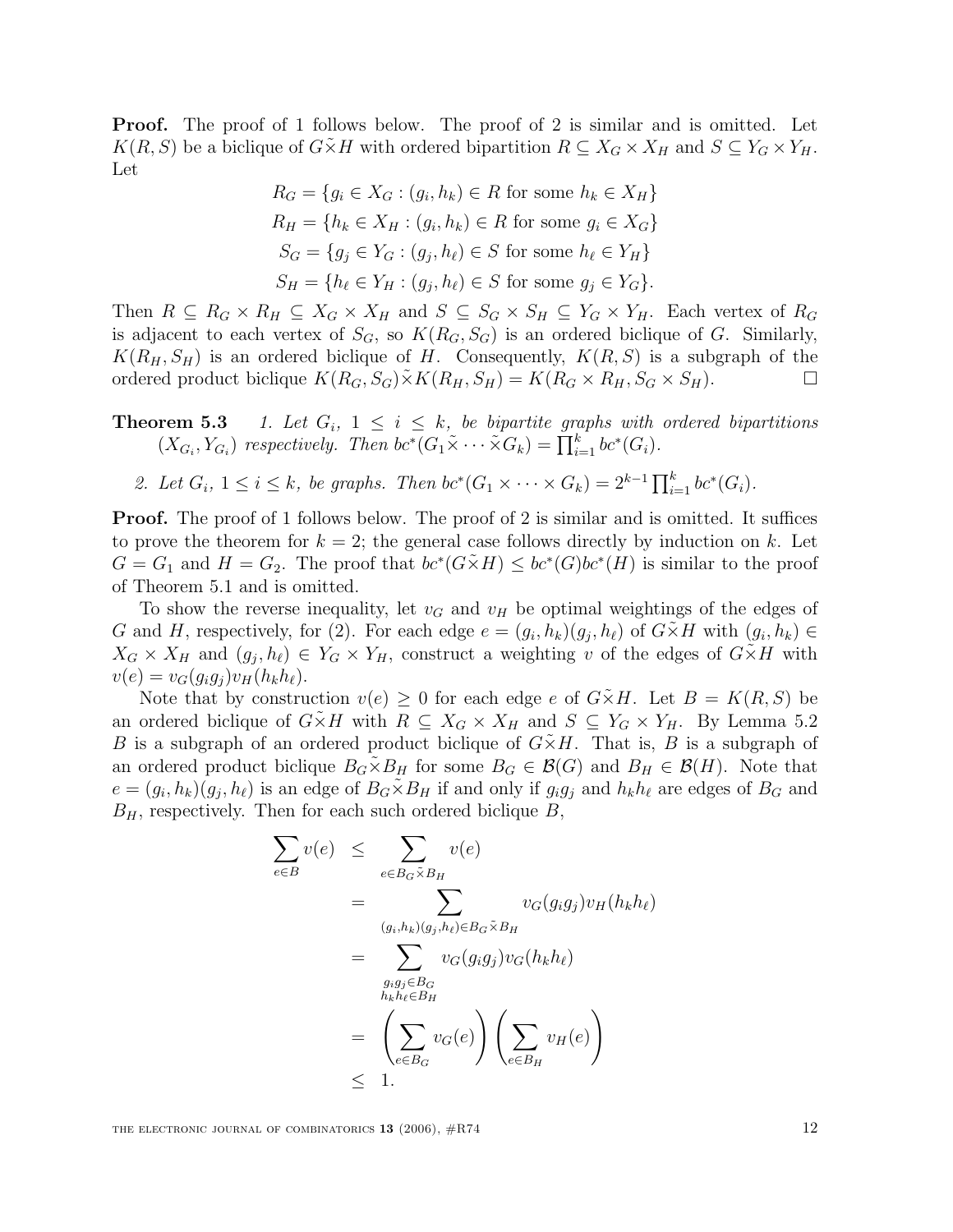Therefore,  $v$  satisfies the constraints of  $(2)$  and it follows that

$$
bc^*(G\tilde{\times}H) \geq \sum_{e \in E(G\tilde{\times}H)} v(e)
$$
  
= 
$$
\sum_{(g_i, h_k)(g_j, h_\ell) \in E(G\tilde{\times}H)} v_G(g_i g_j) v_H(h_k h_\ell)
$$
  
= 
$$
\sum_{\substack{g_i g_j \in E(G) \\ h_k h_\ell \in E(H)}} v_G(g_i g_j) v_H(h_k h_\ell)
$$
  
= 
$$
\left(\sum_{e \in E(G)} v_G(e)\right) \left(\sum_{e \in E(H)} v_H(e)\right)
$$
  
= 
$$
bc^*(G)bc^*(H).
$$

Consequently,  $bc^*(G\tilde\times H) = bc^*(G)bc^*(H)$ .

**Acknowledgements:** The author is grateful to the referees for several suggestions and comments which led to the overall improvement of this article. The author is also grateful to D. Gregory for mentioning the definition of  $bp^*(G)$ , observing that edges in the same orbit of Aut G may be assigned the same weight, and for suggesting Theorem 3.2.

## **References**

- [1] C. Berge, Fractional Graph Theory, ISI Lecture Notes **1** (Macmillan of India, 1978).
- [2] J. A. Bondy and U. S. R. Murty, Graph Theory with Applications (North Holland, New York, 1976).
- [3] E.D. Boyer and B.L. Shader, On biclique decompositions of complete t-partite graphs, Linear Algebra Appl. **217** (1995) 31-40.
- [4] V. Chvátal, Linear Programming (W. H. Freeman and Company, New York, 1983).
- [5] D. de Caen, D. A. Gregory, T. D. Henson, J. R. Lundgren and J. S. Maybee, Real rank as a bound for non-negative integer rank, J. Comb. Math. and Comb. Comp. **11** (1992) 47-53.
- [6] D. de Caen, D. A. Gregory and N. J. Pullman, The boolean rank of zero-one matrices I, in: Proc. Third Caribbean Conference on Combinatorics and Computing (Barbados 1981) 169-173.
- [7] D. de Caen, D. A. Gregory and N. J. Pullman, The boolean rank of zero-one matrices II, in: Proc. Fifth Caribbean Conference on Cominatorics and Computing (Barbados 1988) 120-126.
- [8] F. C. C. Doherty, J. R. Lundgren and D.J. Siewert, Biclique covers and partitions of bipartite graphs and digraphs and related matrix ranks of {0, <sup>1</sup>}-matrices, Congressus Numerantium **136** (1999) 73-96.